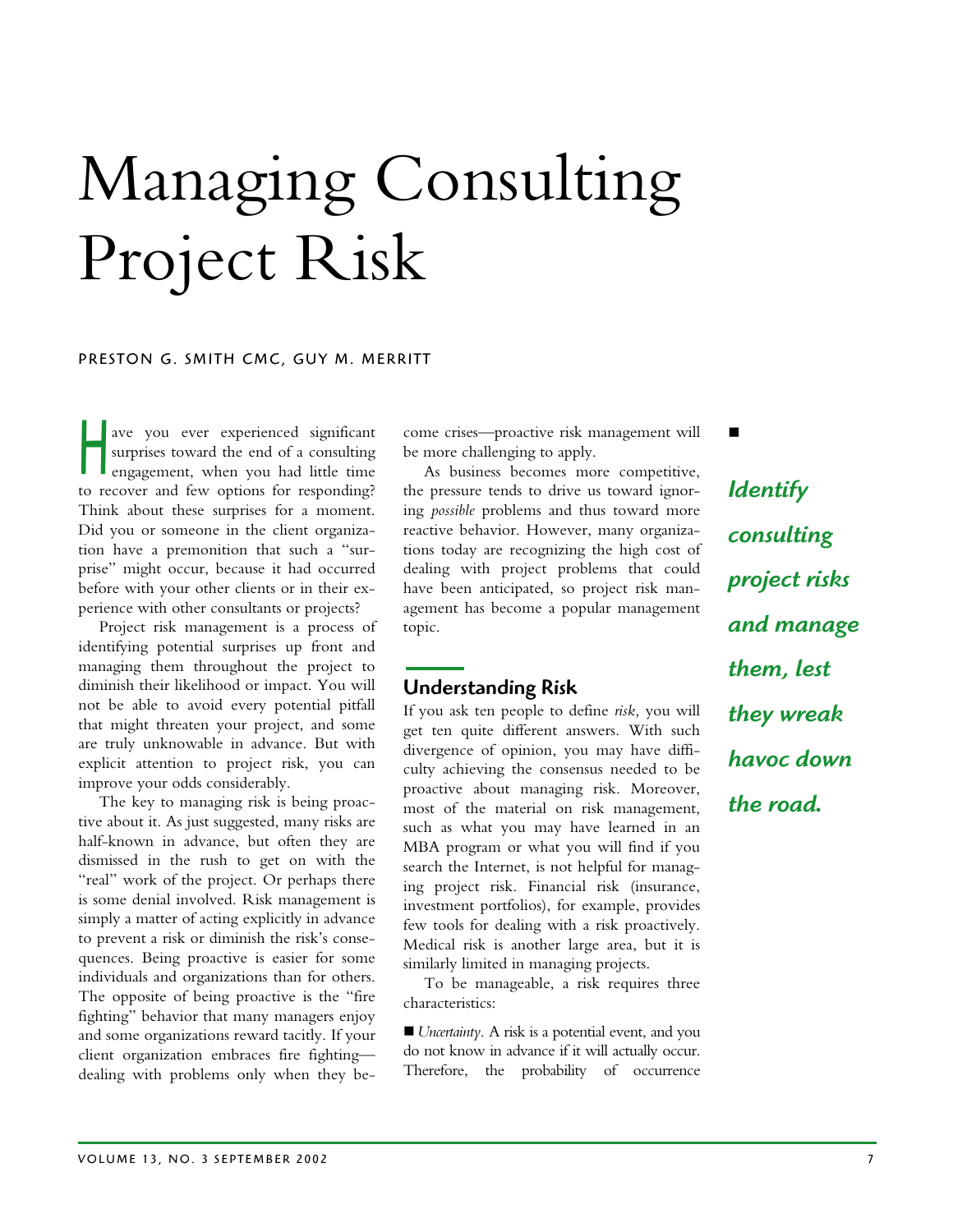of a risk is always less than 100%. It an event is certain, then we instead call it an *issue* and take action on it differently than for a risk.

■ *Loss*. A risk always has the potential for causing a loss, which could be measured in financial terms, time, corporate image, follow-on consulting engagements, or other terms. *Potential* is a key word here, because, if the risk does not occur, there is no loss. In managing project risks, we ignore the possibility that things could turn out even better than expected—not to be pessimistic, but because our objective is to minimize the loss.

■ *A time component*. For a risk to be manageable, it must have a limited time frame. For a consulting project, many risks will end with the termination of the engagement. But some risks will end sooner, and some—such as nondisclosure agreements—may live for a period beyond the engagement. The time component could be expressed as a condition that determines when the risk ends, rather than directly in terms of time. For example, if you are conducting training as part of an engagement, a risk might be that not enough people sign up for the training. This risk terminates when you reach your minimum class size.

# A Model of Risk

A risk can be dissected into components that guide us in managing it, such as those shown in the risk model in Figure 1.The starting point of this model is the *risk event—a* crisp statement of the risk that concerns you. For example, if your concern is not obtaining sufficient participants for a class you are planning, the risk event might be stated as "Insufficient attendees to hold the class."

The next component is the *impact* of the risk—the loss that could result if the risk event occurred. In the training example, the impact might be the project delay due to rescheduling and promoting the class, or depending on your frame of interest, it could be a personal loss of so many billable days.

To the right of this in Figure 1 is the *total loss—a* number that represents what would be lost if the risk event and its impact occurred. We prefer to express total loss in ei-



ther time or money, such as the number of days lost to rescheduling the class (time) or the personal cost in lost billings (money).

At the bottom of the figure are two critical ingredients: *risk event drivers*—facts in the project environment that cause you to believe that the risk event will occur, and *impact drivers—*facts in the project environment that cause you to believe that the impact will occur.

Risk event drivers for the training example could be (1) it will be summer vacation time, and (2) people dislike the older training facility being used. If we presume the rescheduling rather than the lost billings impact, corresponding impact drivers could be (1) five days will be needed to reschedule the facility and reissue the announcement, and (2) participants must be given three weeks to sign up.

This may seem like overkill, adding unneeded complexity to the situation. However, the drivers perform two functions essential to managing a risk effectively. One is to quantify the risk in order to evaluate its importance and compare it against other risks. You can see already from the impact drivers that your project will slip a month if you must reschedule the class. Such facts associated with the drivers move risk management from the realm of guessing to one of analysis. Even more important, the facts associated with the drivers are crucial to for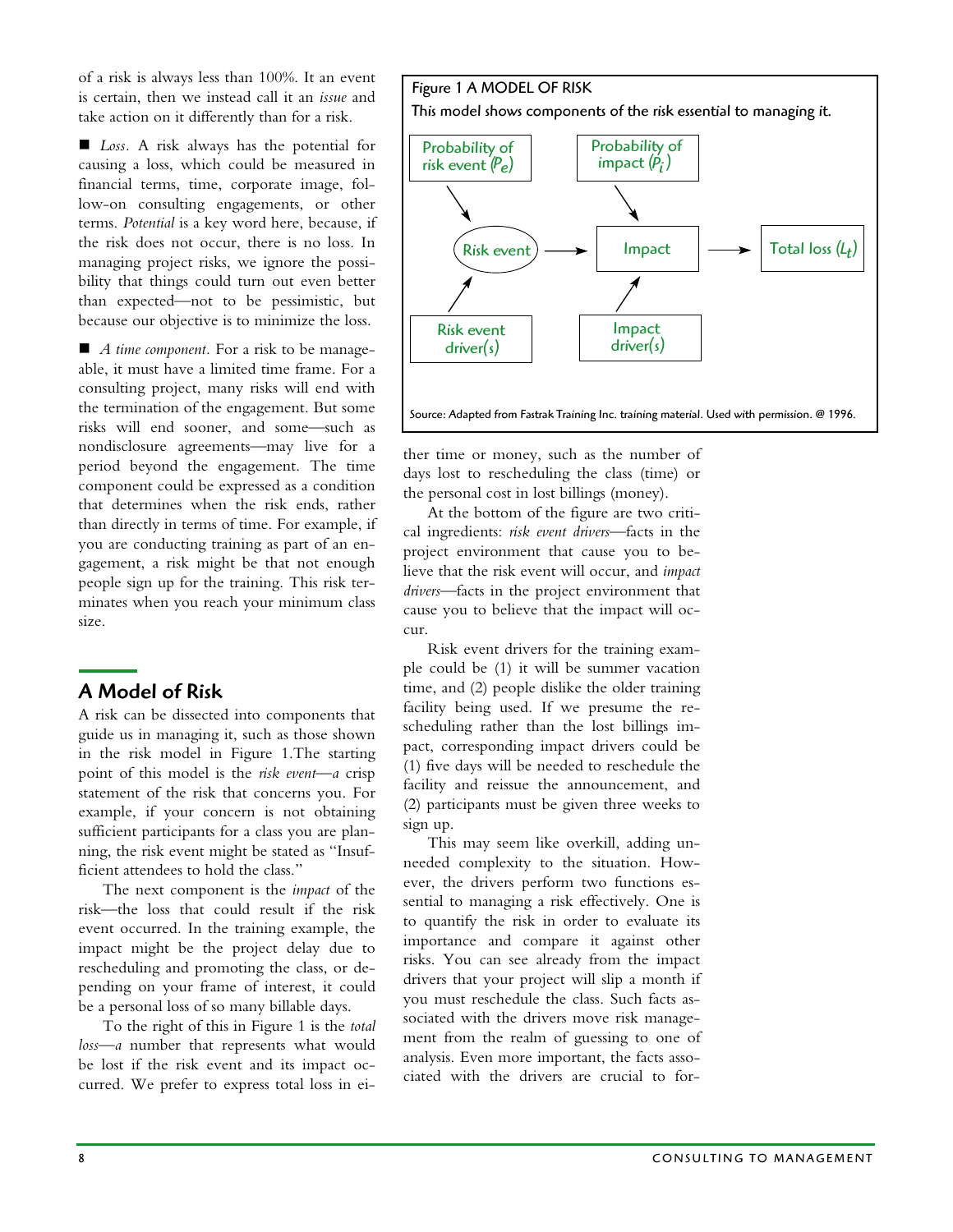mulating effective mitigation plans. For example, when you identify vacation time as a risk event driver, you can look for ways to resolve the risk.

Going back to Figure 1, the two remaining boxes at the top are *probability of risk event*  and *probability of impact.* Multiplied together and then multiplied by the total loss, these two quantities yield an *expected loss.* Expected loss is an overall measure of the risk—the average loss you can expect from it. For example, if you conducted many of these classes with this client over a period of time, sometimes you would get sufficient participants (no loss), and sometimes you would have to repeat the offering (total loss). The expected loss tells you how much delay you can expect on average.

This model, with a risk event and an impact in tandem, is our preferred model. You can also use a simpler one, with the risk event and impact combined, or you can add even more stages to the model. As far as we know, none of the existing project risk management literature uses any kind of a risk model explicitly. Many use such models tacitly, often implying a simple, single-stage model. We believe that explicitly using a model greatly aids in thinking about a risk and mitigating it effectively. Otherwise, conflicting opinions within a group tend to block the consensus needed to mitigate project risks proactively. Retaining two stages in the model becomes important when we turn to planning responses, because risk event drivers lead to a different kind of response plans than impact drivers do.

## The Risk Management Process

Figure 2 illustrates a five-step project risk management process. In contrast with risk models, which appear to be unique to our approach, most of the literature on project risk management suggests a process similar to the one illustrated here.

Such a process will have to be scaled to the size of the project at hand. For short engagements, one or two people might complete the whole process in less than an hour; but for large projects involving many consultants, it might take several people a week.

## Figure 2 FIVE BASIC STEPS OF PROJECT RISK MANAGEMENT The first four steps are usually done once, but the last one is ongoing.



## *Risk Identification*

This is essentially a brainstorming process to uncover any risks that could potentially afflict your project. You will not pursue many of these very far, but the few important ones may require considerable attention, even to the point of convincing you to terminate or radically revise the project.

Brainstorm using any technique you prefer, but always provide a clear initial problem statement. Beyond this, do not judge contributions now. Encourage piggybacking to take one idea in another direction, and push for off-the-wall ideas that pertain to the problem statement. Go for quantity now, as this breeds quality in the end. Brainstorm with a group of up to a dozen for large projects, or as few as one or two individuals for small ones. Try to get at least one person from the client organization involved, as their viewpoint, experience, and objectives will

#### PRESTON G. SMITH CMC

*consults to manufacturers on product development techniques, especially for rapid development. He is coauthor of*  Developing Products in Half the Time*.*

*(preston@NewProductDynamics.com, www.NewProductDynamics.com)* 

#### GUY M. MERRITT *is a staff*

*program manager working for a major communications equipment vendor. He has specialized in developing and deploying risk management processes on various research and development projects.*

*(gmerritt60544@yahoo.com)*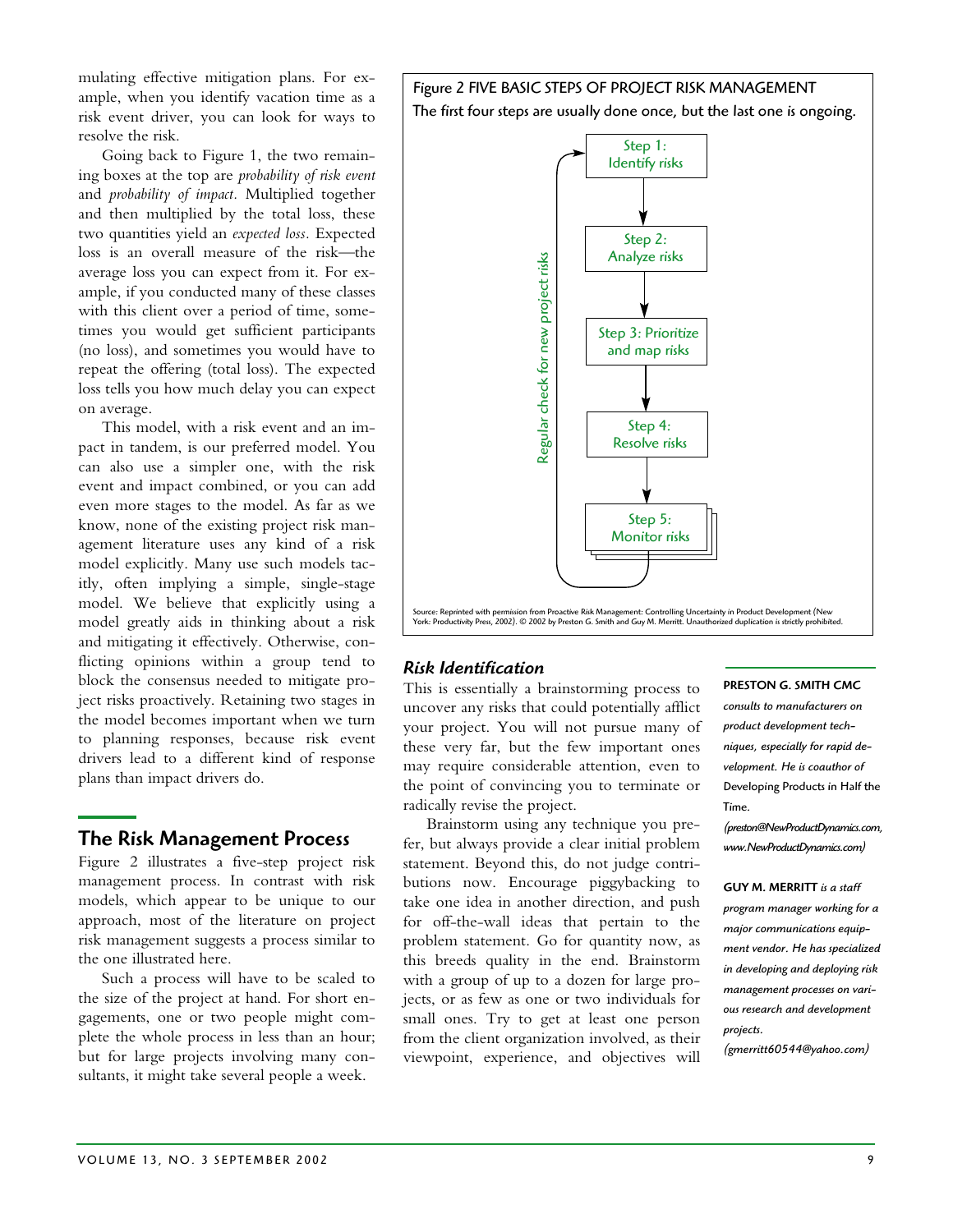be quite different from yours. In general, you want to bring a breadth of experience to bear on uncovering potential risks.

Depending on the project documentation available and the nature of the project, a variety of thought starters can prompt risk discovery. In general, risk in a project lies in the interface areas, so focus on the interfaces between the consultant and the client, between departments of the client organization, between phases or tasks of a client process, or between geographic areas. The project schedule—especially if it clearly shows dependencies between tasks—can aid in pinpointing risky areas. Or use a process map either of your consulting process or of a client process that you are investigating—that shows interfaces between organizations.

Another way to uncover risks is to first paint a picture of project success. Then ask what could get in the way of achieving this picture. If you conduct similar engagements repeatedly, a longer-term approach is to build a prompt list of problems you have experienced on past projects, and then use it to suggest potential problems on the current project. Lastly, ask the client directly what could go wrong. When we conduct client interviews, one question we often ask client managers is, "What concerns do you have about the success of this project?"

As you identify each risk, word its risk event and its resulting impact crisply. If you are working with a group of people, you can put these on sticky notes that you post on the schedule, process map, or whatever chart you are using to prompt your risks, one risk per note.

At this point, you have finished the most interesting, obvious part of risk management. Unfortunately, the process often ends here, which is worse than not starting it in the first place. Not only do you receive no benefit from preventing risks if you fail to pursue them from here, but also you set yourself up for frustration later when some of the risks you have identified start happening. Conclusion: Do not even identify your risks unless you intend to do something about them.

## *Risk Analysis*

Look back at Figure 1. For each risk, you now have its risk event and its impact. The objective of risk analysis is to fill in the rest of the boxes on the chart so that you can estimate the overall magnitude of the risk, its expected loss.

Typically, you start by determining the risk event drivers, and then move on to the impact drivers. If there are no facts leading you to believe that the risk event could occur—or that its impact could occur if the risk event occurs—then you do not have a risk. Thus, many risks will drop from your list at this point. Clearly, you will have to decide how strict you will be about facts. If a certain problem occurred on eight out of ten of your last projects, for example, you might consider it a fact.

We cannot overemphasize the importance of listing your drivers. Everything from here on depends on these. Not only will you use them to estimate how serious a risk is, but they will become the foundation for mitigating it—if the drivers cause you to decide that it is serious enough to mitigate.

Next, determine the total loss that you or the client could suffer if the risk event and its

impact occurred. As was the case for risk in the training example, there may be several possible impacts. Pick the most serious among them, and express total loss in monetary terms, time, or some other metric. In the next step, risk prioritization, you will be comparing risks based on their corresponding loss, so it will be convenient

to have them all based on the same quantity.

Last, determine the two probabilities. These should stem from your drivers. On the surface, the most appealing way to describe probabilities is to just use qualitative terms such as low, medium, and high. This may be adequate for simple projects, provided that you establish the meaning of these terms (anchor them). However, using such so-called ordinal scales is fraught with theoretical problems; for instance, you cannot perform arithmetic with such values. Consequently, we use numbers for probabilities, and to eliminate endless bickering about whether a probability is 43% or 47%, we allow only certain values, such as 10%, 30%, 50%, 70%, and 90%.

*Explicitly using a risk model greatly aids in thinking about a risk and mitigating it effectively.*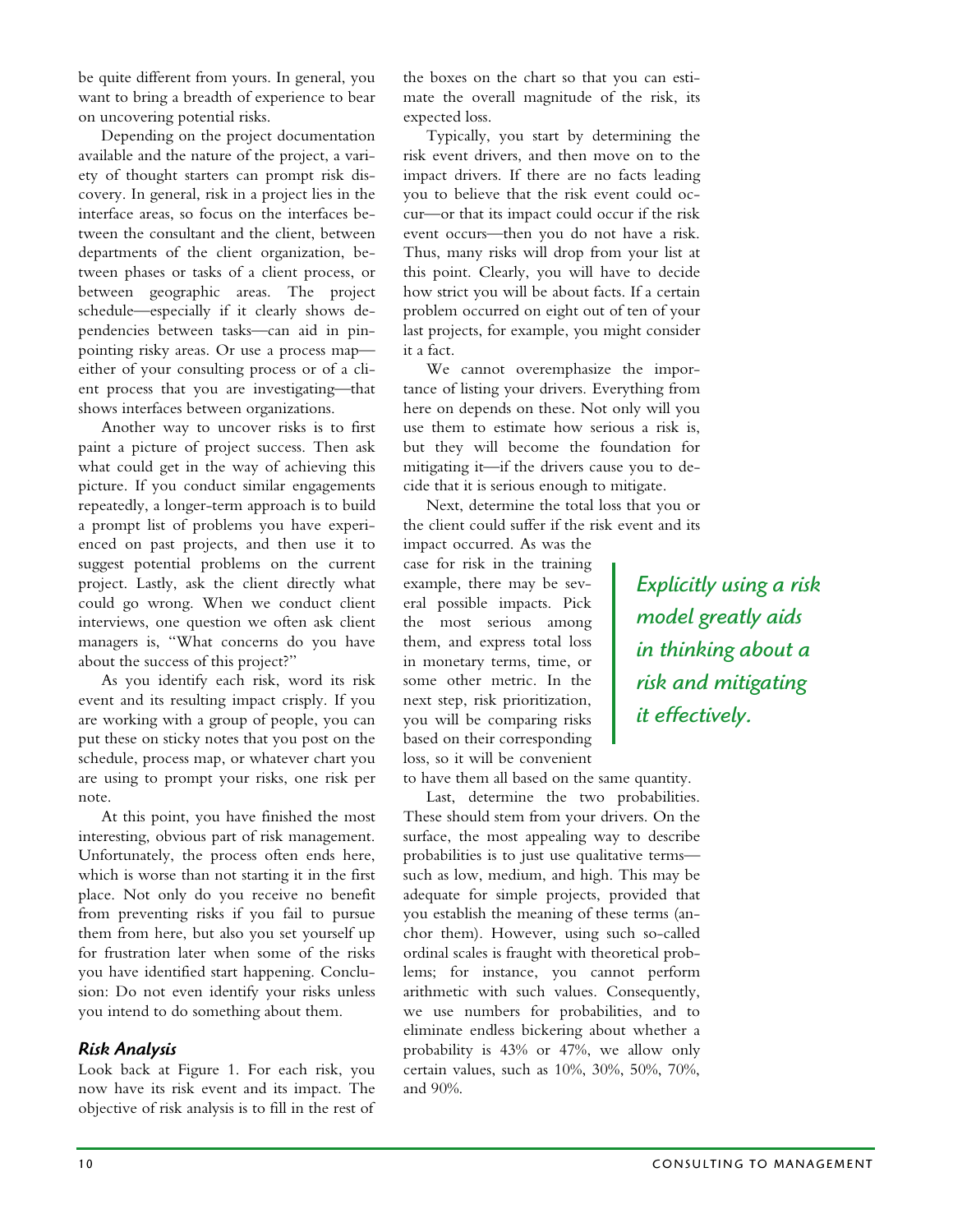A data management tool such as a spreadsheet is useful for tracking these data. Use one row for each risk, and start with columns for each box in the risk model. Add an initial column that identifies each risk uniquely, such as R1, R2, and so on.

## *Risk Prioritization*

As mentioned earlier, calculate the expected loss of each risk by multiplying the two probabilities together and then multiplying that amount by the total loss. If you have been successful at quantifying all risks on the same basis, initial prioritization is then simply a matter of using the spreadsheet software to sort your risks by their expected loss. If you used a qualitative scale or have expected losses expressed in varying units, such as time *and* money, there are alternatives. For instance, you can sort the risks manually by placing a risk that ranks high on both total loss and probabilities at the top of your priority list.

You can also use a risk map, which does the same thing graphically while avoiding arithmetic by separately displaying the total loss of a risk on the horizontal axis and its combined probability on the vertical axis. Any risk in the upper-right corner of such a map warrants attention, and one in the lower-left can probably be ignored for now.

You may decide to treat some risks in a special way. For example, catastrophic risks have very high consequences (total loss) but may be so unlikely to occur that their expected loss is not near the top of your list. However, their consequences would be so horrendous that you may decide to manage them anyway.

Prioritizing your risks is an important step, because from here on you will be investing resources in the risks you choose to manage actively—resources that must be diverted from doing the "real" work of the project, that is, actually completing the project deliverables. You will not have enough resources to manage all the identified risks, so choose to manage only those that pose the greatest danger to your project.

## *Risk Planning*

From prioritization, you now have a short list

of the risks you wish to manage actively. With a few exceptions, each risk will receive one or more action plans. You have many choices of action plans:

- -*Acceptance.* Simply decide that you will accept the risk, that is, do nothing about it. This can occur when its consequences (total loss) are small or if you discover that action plans would be more costly than if the risk event occurred.
- Avoidance. Strange as it may seem, once you understand a risk, there are sometimes ways of using another route to avoid it.
- -*Transference.* Transfer the risk to another party, such as a contractor or supplier.
- -*Redundancy.* Simultaneously pursue a parallel route, deciding at some future date which of the two routes to take. This is usually an expensive option.

This leaves us with the most common types of action plans:

- -*Prevention plans.* These seek to change the risk event drivers in a favorable way. Prevention plans are truly proactive, since they attempt to keep the risk event from occurring.
- *Contingency plans*. These seek to change the impact drivers in a favorable way. Contingency plans are more reactive, because they diminish the consequences only if the risk event actually occurs.

For action plans to work, they must be taken seriously. This means they become another task in the project and receive a budget, schedule, and labor resources—no differently than any other project task. If your action plans receive second-class treatment, they are unlikely to resolve your risks.

## *Risk Monitoring*

In contrast with the previous steps, you repeat this one regularly throughout the project. Monitor the following items:

- -Progress on action plans for actively managed risks.
- Removal from the actively managed list of those risks that have been mitigated effectively.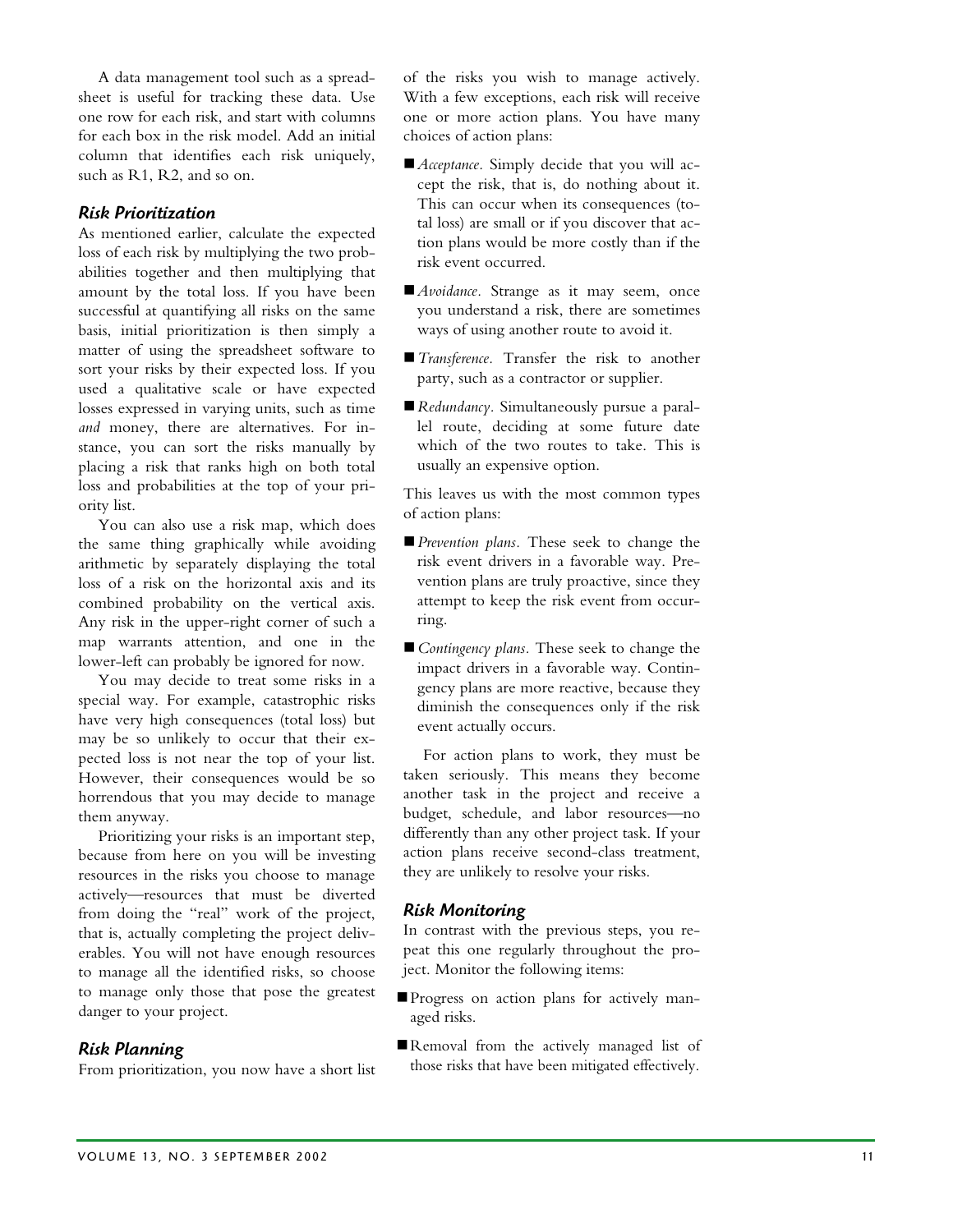Addition to the actively managed list of any risks being monitored that have become more serious and now merit active management.

Also conduct a mini-version of the risk identification session to scan for any new risks that may appear as circumstances change. If you discover such a risk, pass it through the other steps, as necessary.

How often do you conduct this ongoing monitoring? As often as you normally consider the project budget or schedule. The objective of managing project risks is usually to preclude schedule and budget problems. If you do not give attention to risk management as frequently and seriously as you monitor the schedule and budget, which are more reactive measures, then you simply are not acting proactively.

## An Example

To illustrate the process and how the model is used, we provide an example from a consulting project.

Suppose that your consulting engagement is to assess how well the client organization is employing a certain software package that, among other things, is intended to tie together their global operations uniformly. You will assess the organization's capability from structured interviews of users and from associated data collection and analysis. From this assessment, you may recommend training, software upgrades, improved help desk capability, better linkages to other corporate systems, and similar improvements. Refer to Figures 1 and 2 as we proceed through this example.

Among other project risks, the risk identification step reveals a concern that several interviewees in the Stuttgart office will not be available when you have scheduled the European interviews, necessitating a return to that office to complete the interviews. In this example, we focus on this one risk, stated as: *Insufficient interviewees available in Stuttgart on the days that I schedule interviews there*. The resulting impact statement is: *I must schedule a second trip to Stuttgart*.

The associated total loss is \$10,000 (a

couple of billable days plus travel expenses for another trip to Germany). Observe that there are alternatives to this impact. For example, you may decide, if the risk event occurs, to

forego the Stuttgart interviews and suffer a loss of assessment quality instead. Likewise, you may decide to express the total loss as three weeks of project time lost rather than \$10,000, if time is more precious than money for this engagement. The point is that the risk model helps you to think through

*Do not even identify your risks unless you intend to do something about them.* 

this situation carefully and proactively.

Next, you list your risk event drivers (refer to Figure 1):

RE1. Stuttgart is a sales office.

- RE2. Salespeople travel extensively.
- RE3. Stuttgart interviews are scheduled for December (holiday period).
- RE4. Stuttgart personnel have little interest in this assessment.

Then list your impact drivers:

- I1. I will be visiting London and Milan offices just before and after Stuttgart, respectively.
- I2. Corporate global sales meeting is in San Diego in January.
- I3. Hamburg plant has a human resources department with some interviewing capability.

These two lists of drivers will help you to set the respective probabilities at the top of Figure 1, and they can also help you establish the magnitude of the total loss. More important, they will suggest prevention plans to reduce the likelihood that you will fall short with your Stuttgart interviews (your risk event). For example, you might be able to shift the Stuttgart interviews to November or January (RE3), and you could publicize the importance of your project in Stuttgart (RE4). If these prevention plans fail and your Stuttgart interviews fall short, your impact